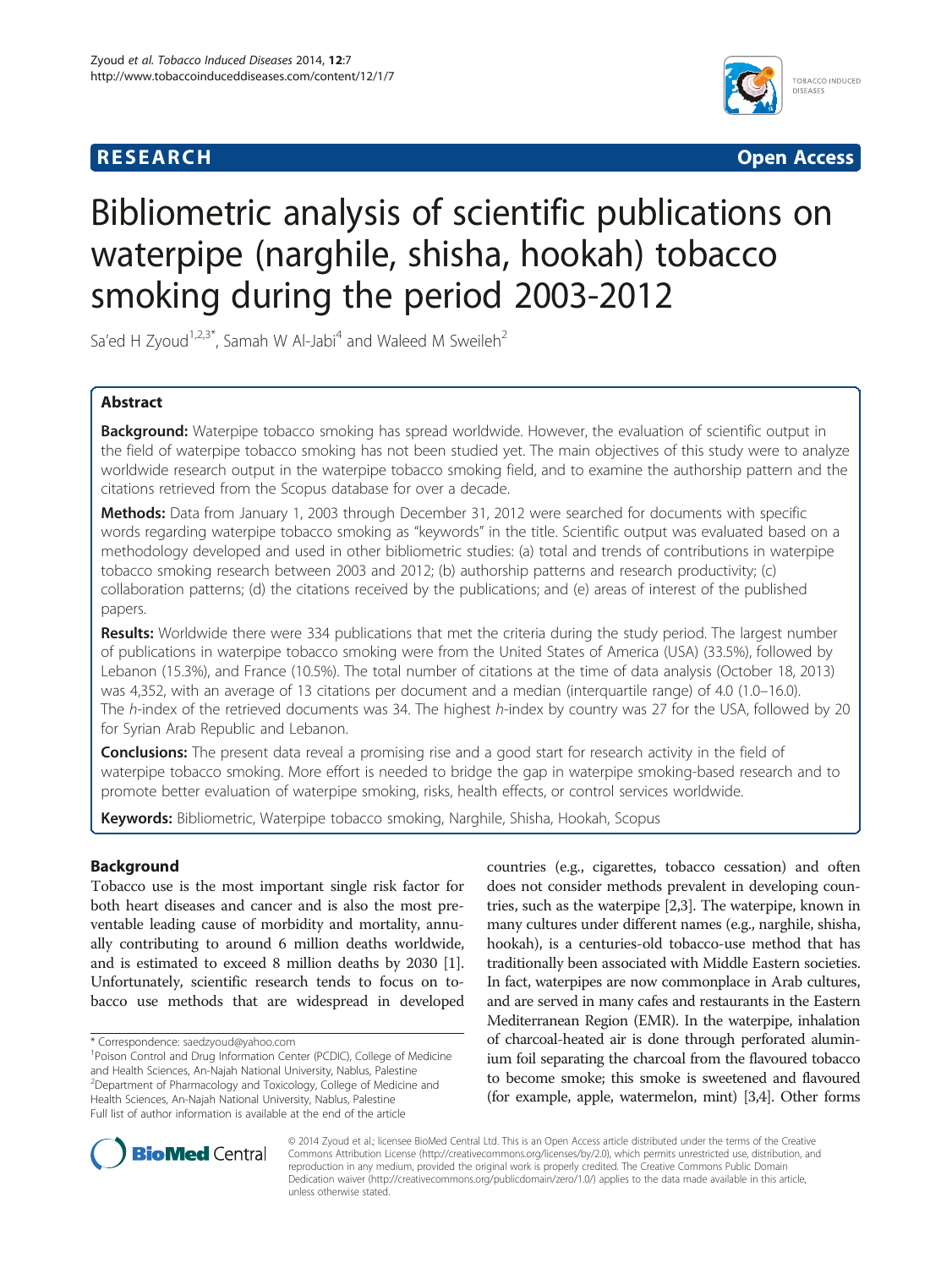of tobacco may contain less sweeteners/flavours and are called Ajami, or Tumba'k. Smoke travels down the body of pipe, and bubbles through water in the bowl to cool on its way to smokers' lungs [\[3,5](#page-4-0)]. The emergence of waterpipe smoking as a global risk to public health is evidenced by the promising increase in the past decade of studies devoted to the waterpipe [\[2,4,6](#page-4-0)-[10\]](#page-5-0).

Tobacco smoking is on the rise and as a multidisciplinary field of study, has resulted in growing research that takes into account almost all the regions that have experienced the greatest increases in bioscience and healthcare science production [\[11,12](#page-5-0)]. In contrast, the evolution of the overall output of scientific research in the field of tobacco use has been poorly explored to date and there are few internationally published reports on research activity regarding tobacco use [[13](#page-5-0)-[17](#page-5-0)].

The evaluation of scientific research in a certain field is an essential task where the purpose of evaluation is to determine, and where possible to improve, productivity. Scientific progress is one of the most important indicators of community and economic development of different countries [[18\]](#page-5-0). Bibliometric analysis is a useful tool to obtain a clear picture of the current state of scientific research in particular areas and allocates researchers to recognise and undertake new lines of research [\[19\]](#page-5-0). This type of analysis is a type of research method used in library and information sciences. It utilises quantitative analysis and statistics to obtain the bibliographical works within a given field, topic, institute, or country [\[20,21](#page-5-0)]. The most important key indicators of research capacity and productivity in the field of tobacco include the number of peer-reviewed scientific journal articles, numbers of total citations, and type of publications [[16,22](#page-5-0)].

The objectives of this study were to analyze worldwide research output in the waterpipe tobacco smoking field, and the citations retrieved from the Scopus database between 2012-2013.

# Methods

## Search strategy

This study relied on data extracted from Scopus that was published between January 1, 2003 and December 31, 2012. The choice of the study duration was based on the assumption that the last decade represents a better picture of the pattern of publications and citations received in a certain field when using bibliometric methods [[23](#page-5-0)-[26\]](#page-5-0). A comprehensive online search was performed using SciVerse, Scopus, which is one of the world's largest databases of peer-reviewed literature. Scopus covers nearly 18,000 titles from 5,000 publishers worldwide, and contains 41 million records and provides 100% MEDLINE coverage [\[27](#page-5-0)].

Waterpipe terminology can depend upon region, and includes names such as "shisha" (Egypt, Saudi Arabia), "narghile" "nargile," or "arghile" (Israel, Jordan, Lebanon,

Syria), and "hookah" or "hubble bubble" (Africa and India) [[3](#page-4-0)]. The keywords entered into the Scopus engine to achieve the objectives of this study were selected from the related studies on waterpipe usage [\[2,3,](#page-4-0)[28,29\]](#page-5-0). All the following selected "keywords" were entered as "Article Title": "waterpipe," "sheesha," "hookah," "hukka," "narghile," "shisha," "hubble bubble," "hubbly-bubbly," "qalyan," "ghelyan," "nargile," "nargila," "water pipe," and "water-pipe." Most of the time the term "water pipe" is used as a pipe for conveying water. Then, to avoid this confusion, the following keywords: "smoking," "tobacco," "smoke," "smoker," "nicotine," smokeless," non-smoking," and "secondhand" were entered as "all fields." All subject areas for a 10-year period (2003-2012) were selected for this research: health sciences, social sciences, life sciences, and physical sciences. We excluded documents that published as errata or as a chapter in a book. We also excluded those documents in which the primary focus was not a dimension of waterpipe tobacco smoking.

The collected data were used to generate the following information: (a) total and trends of contributions in waterpipe tobacco smoking research between 2003 and 2012; (b) authorship patterns and research productivity; (c) collaboration patterns; (d) the citations received by the publications; and (e) areas of interest of the published papers. All searches were completed within one day on October 18, 2013 to avoid bias due to the daily update of databases.

## Ethical approval

The Institutional Review Board (IRB) at An-Najah National University does not require submission of an IRB application for such study. Previous similar publications by the same group of authors were officially waived from submission of an IRB application [\[30\]](#page-5-0). The IRB considered that there is no risk for human subjects in such publications since the data are based on published literature rather than human subjects and did not involve any interactions with human subjects.

## Statistical analysis

Data from Scopus were exported to Microsoft Office Excel® and then transferred to the Statistical Package for Social Sciences (SPSS; SPSS Inc., Chicago, IL, USA) program version 15 for analysis. Variables that are not normally distributed are expressed as median (Q1–Q3: interquartile range) and categorical data are expressed as numbers with percentages. The h-index for the data collected from Scopus is presented. The h-index represents the number of citations received for each of the documents in descending order, while the h-graph measures the impact of a set of documents and displays the number of citations per document. Impact factors (IF) for the journals were evaluated using the Journal Citation Report (JCR; Web of Knowledge) 2012 science edition by Thomson Reuters (New York, NY, USA).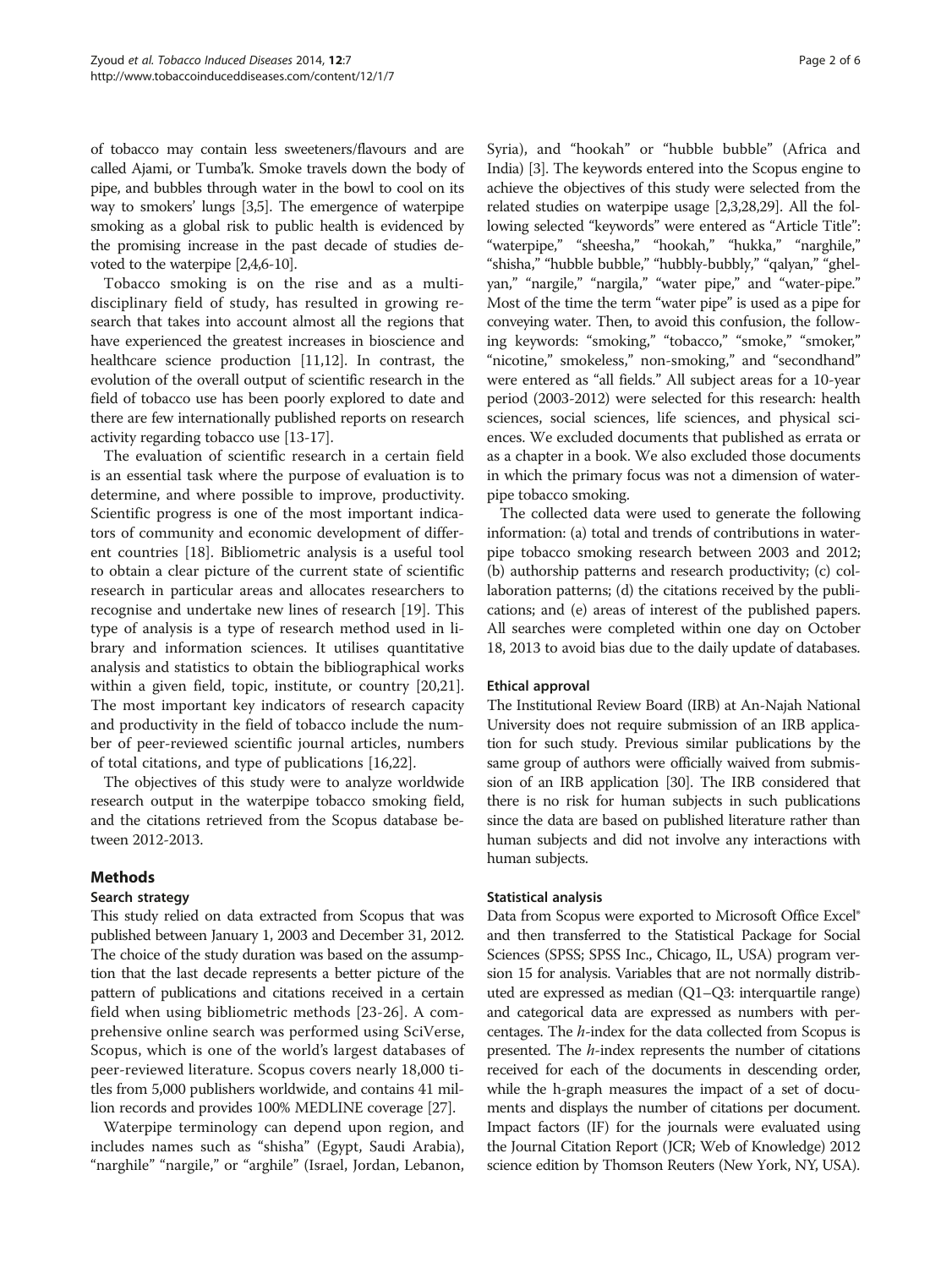# Results

The total number of documents published globally about waterpipe tobacco smoking from 1976 until 2012 was 353 while that between 2003 – 2012 was 334. This means that 94.6% of the total global research productivity in waterpipe tobacco smoking was published during the specified study period. Analysis in this manuscript was based on the 334 documents since it represents approximately 95% of the global research in the field of waterpipe smoking in the past 3 decades. The 334 documents consisted of 219 (65.6%) original journal articles, 53 (15.9%) letters to the editor, 33 (9.9%) review articles, and 29 (8.7%) other types of publications, with an average of 33 documents per year. The annual number of documents published in the past decade (2003–2012) indicate that waterpipe tobacco smoking research productivity during the past decade was low in the first few years but showed an obvious increase in recent years (Table 1).

The retrieved documents were published in 162 peerreviewed journals. Table 2 shows the 10 top journals in which waterpipe tobacco smoking related articles were published. Nineteen documents (5.7%) were published in Nicotine and Tobacco Research whereas 11 (3.3%) were published in Tobacco Control, 11 (3.3%) were published in Food and Chemical Toxicology, and 9 (2.7%) were published in BMC Public Health.

All retrieved documents were published from 42 countries. Table [3](#page-3-0) shows a list of rankings of the 10 countries whose researchers published the largest number of articles in the field of waterpipe tobacco smoking during the period between 2003 and 2012. When the data were analyzed by country, the largest number of publications in the field of waterpipe tobacco smoking was from the United States of America (USA); (33.5%), followed by Lebanon (15.3%), and France (10.5%); (Table [3](#page-3-0)). The total number of citations at the time of data analysis (October 18, 2013) was 4,352, with an average of 13 citations per document and a median (interquartile range) of 4.0 (1.0–16.0). The

Table 1 Total article included in bibliometric analysis in the field of waterpipe tobacco smoking by publication year

| Year | Total $N = 334$ (%) |
|------|---------------------|
| 2003 | 6(1.8)              |
| 2004 | 14(4.2)             |
| 2005 | 10(3.0)             |
| 2006 | 11(3.3)             |
| 2007 | 24(7.2)             |
| 2008 | 49 (14.7)           |
| 2009 | 40 (12.0)           |
| 2010 | 53 (15.9)           |
| 2011 | 59 (17.7)           |
| 2012 | 68 (20.4)           |

| Table 2 Ranking top 10 journals in which waterpipe    |
|-------------------------------------------------------|
| tobacco smoking related articles were published based |
| on impact factors                                     |

| <b>SCR<sup>a</sup></b> | Journal                                                   | Frequency IF (2012)* |       |
|------------------------|-----------------------------------------------------------|----------------------|-------|
| 1 <sup>st</sup>        | Nicotine and Tobacco Research                             | 19(5.7)              | 2.477 |
| 2 <sub>nd</sub>        | Tobacco Control                                           | 11(3.3)              | 4.111 |
| 3rd                    | Food and Chemical Toxicology                              | 11(3.3)              | 3.010 |
| 4 <sup>th</sup>        | <b>BMC Public Health</b>                                  | 9(2.7)               | 2.076 |
| 5 <sup>th</sup>        | International Journal of Tuberculosis and<br>Lung Disease | 8(2.4)               | 2.610 |
| 6 <sup>th</sup>        | Addictive Behaviors                                       | 6(1.8)               | 2.021 |
| 6 <sup>th</sup>        | Journal of the Pakistan Medical<br>Association            | 6(1.8)               | 0.409 |
| 6 <sup>th</sup>        | Revue Des Maladies Respiratoires                          | 6(1.8)               | 0.495 |
| q <sup>th</sup>        | Asian Pacific Journal of Cancer Prevention                | 5(1.5)               | 1.271 |
| gth                    | American Journal of Public Health                         | 5(1.5)               | 3.930 |

Abbreviations: SCR Standard Competition Ranking, IF impact factor. <sup>a</sup>Equal journals have the same ranking number, and then a gap is left in the ranking numbers.

\*The impact factor was reported according to Institute for Scientific

Information (ISI) journal citation reports (JCR) 2012.

highest median (interquartile range) number of citations was 30 (6–55) for Syrian Arab Republic (SAR), followed by 11 (3–35) for Lebanon. The h-index of the retrieved documents was 34 (i.e., 34 documents had been cited at least 34 times at the time of data analysis). The highest  $h$ -index was 27 for the USA, followed by 20 for SAR and Lebanon. Furthermore, the highest number of collaborations with international authors for each country was held by the USA, with 58 documents, followed by 31 documents for the SAR and 24 documents for Lebanon (Table [3\)](#page-3-0).

Table [4](#page-3-0) presents the areas of interest of the scientific articles. Medicine was the most researched topic, represented by 268 (80.2%) articles. The second most researched topic was pharmacology, toxicology and pharmaceutics by 38 (11.4%) followed by biochemistry, genetics and molecular biology for 27 (8.1%) articles and environmental science for 23 (6.9%). Table [5](#page-3-0) shows the top 10 most productive institutions in the field of waterpipe tobacco smoking. The most productive institution was American University of Beirut, Lebanon (13.2% of total publications), followed by Virginia Commonwealth University, USA (9.6%), and Syrian Center for Tobacco Studies, SAR (8.7%).

## **Discussion**

Reducing waterpipe smoking-caused morbidity and mortality worldwide requires an understanding of how various countries have progressed in waterpipe tobacco smoking scientific research. Such an understanding is instrumental for the development of an effective plan to respond to this progress and garner public and political support for it [[31](#page-5-0)-[33\]](#page-5-0). This study was limited to 334 documents extracted from Scopus, bearing article titles with terms related to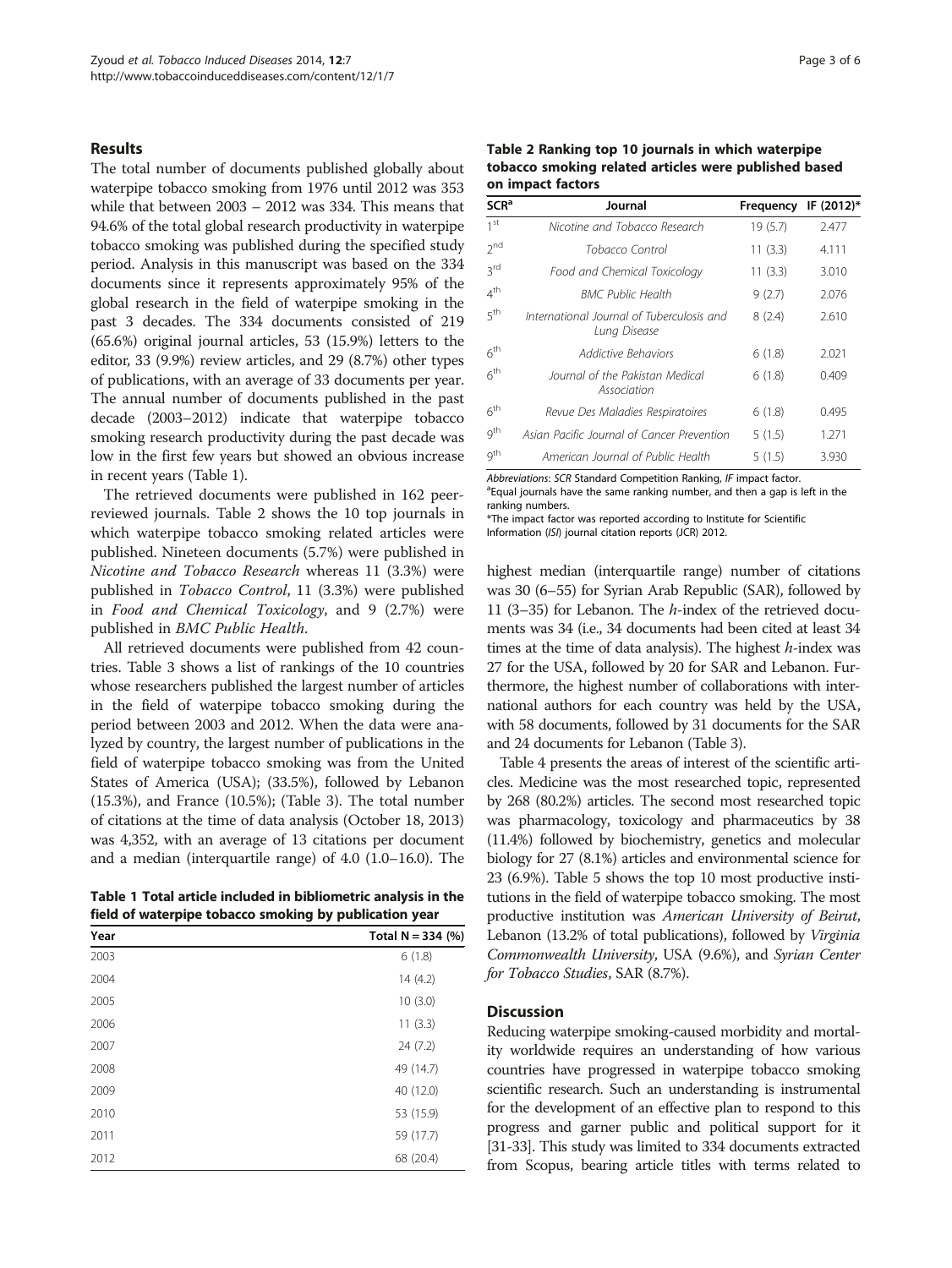| SCR <sup>a</sup> | <b>Countries</b> | Articles (%) | H-index | Median citation (Q1-Q3) | Average citation | <b>Collaborations with</b><br>foreign countries | <b>Total documents</b><br>from collaboration |
|------------------|------------------|--------------|---------|-------------------------|------------------|-------------------------------------------------|----------------------------------------------|
| 1 <sub>st</sub>  | <b>USA</b>       | 112 (33.5)   | 27      | $8(2-26)$               | 19.7             | 20                                              | 58                                           |
| 2 <sup>nd</sup>  | Lebanon          | 51(15.3)     | 20      | $11(3-35)$              | 27.3             |                                                 | 24                                           |
| 3 <sup>rd</sup>  | France           | 35 (10.5)    | 7       | $2(0.0-5.2)$            | 5.7              |                                                 | 9                                            |
| 4 <sup>th</sup>  | <b>SAR</b>       | 31(9.3)      | 20      | $30(6-55)$              | 37               | 8                                               | 31                                           |
| 5 <sup>th</sup>  | Germany          | 22(6.6)      | 11      | $9(0.0-50)$             | 27.6             | 3                                               | 9                                            |
| 6 <sup>th</sup>  | Canada           | 21(6.3)      | 7       | $4(0.5-11)$             | 8.2              | 11                                              | 16                                           |
| 7 <sup>th</sup>  | Iran             | 18(5.4)      | 5       | $2.5(0.0-7)$            | 3.6              | 5                                               | 5                                            |
| 8 <sup>th</sup>  | Jordan           | 16(4.8)      | 7       | $3(2-15)$               | 9                | 6                                               | 9                                            |
| 9 <sup>th</sup>  | Egypt            | 13(3.9)      | 5       | $3(1-17)$               | 8.3              | $\overline{4}$                                  | 9                                            |
| gth              | Pakistan         | 13(3.9)      | 6       | $7(0.0-18.8)$           | 9.8              | $\overline{4}$                                  | 4                                            |
|                  | Others (32)      |              |         |                         |                  |                                                 |                                              |

<span id="page-3-0"></span>Table 3 The top 10 ranking of the most productive countries that published the largest number of articles in the field of waterpipe tobacco smoking during the period from 2003 to 2012

Abbreviations: SCR Standard Competition Ranking, USA United States of America, SAR Syrian Arab Republic, Q1-Q3 lower quartile - upper quartile. <sup>a</sup> Equal countries have the same ranking number, and then a gap is left in the ranking numbers.

waterpipe tobacco smoking and, therefore, cannot be generalized to the waterpipe tobacco smoking literature covered by other databases such as Google Scholar. Although the number of citations for each publication might differ from one search engine to another and hence the final results would differ by database selected, the Scopus search engine remains one of the best available databases for analyzing and tracking citations and comparing citations to different research groups and different institutions [\[11](#page-5-0)]. A study that compared Scopus, Google Scholar, PubMed, and Web of Knowledge found that PubMed is considered an important resource for clinicians and researchers, while Scopus offers the capability for citation analysis and covers a wider journal range [[11,34](#page-5-0)-[36](#page-5-0)].

The total number of documents related to tobacco obtained by entering only the words "tobacco or smoking" in Scopus search engine as an article title without specifying

# Table 4 Ranking the top 10 areas of interest of the published papers worldwide in the field of waterpipe tobacco smoking during the study period

| <b>SCR</b>      | <b>Areas of interest</b>                     | n (%)*     |
|-----------------|----------------------------------------------|------------|
| 1 <sup>st</sup> | Medicine                                     | 268 (80.2) |
| 2 <sub>nd</sub> | Pharmacology, Toxicology and Pharmaceutics   | 38 (11.4)  |
| 3rd             | Biochemistry, Genetics and Molecular Biology | 27(8.1)    |
| $4^{\text{th}}$ | Environmental Science                        | 23(6.9)    |
| 5 <sup>th</sup> | Social Sciences                              | 18(5.4)    |
| 6 <sup>th</sup> | Agricultural and Biological Sciences         | 13(3.9)    |
| 6 <sup>th</sup> | Psychology                                   | 13(3.9)    |
| $R^{th}$        | Dentistry                                    | 11(3.3)    |
| gth             | Nursing                                      | 10(3.0)    |
| $10^{th}$       | Neuroscience                                 | 4(1.2)     |

Abbreviation: SCR Standard Competition Ranking.

\*total exceeds 100% as data are overlapping due to multidiscipline interaction.

the name of any country was 36,407 documents. This number is limited to these terms and represents the total global research productivity in tobacco or smoking during the past decade (unpublished data). Only 334 (0.91% of the total global research productivity in tobacco) documents in the field of waterpipe tobacco smoking were retrieved. These findings indicate that waterpipe tobacco smoking has not been extensively studied as cigarette smoking.

Although waterpipe use is spreading and millions of current waterpipe smokers are found across the world, there has been surprisingly little research addressing tobacco smoking using a waterpipe [\[37\]](#page-5-0). All these findings

Table 5 Ranking of the top 10 highly productive institutions in the field of waterpipe tobacco smoking during the study period

| SCR <sup>a</sup> | <b>Institutions</b>                                    | No. of documents (%) |
|------------------|--------------------------------------------------------|----------------------|
| 1 <sup>st</sup>  | American University of Beirut, Lebanon                 | 44 (13.2)            |
| 2 <sub>nd</sub>  | Virginia Commonwealth University, USA                  | 32 (9.6)             |
| 3rd              | Syrian Center for Tobacco Studies, SAR                 | 29 (8.7)             |
| $4^{\text{th}}$  | University of Memphis, USA                             | 25(7.5)              |
| 5 <sup>th</sup>  | Universite Paris-Sud XI, France                        | 22(6.6)              |
| $6^{\text{th}}$  | Westfälische Wilhelms-Universität<br>Münster, Germany  | 10(3.0)              |
| 7 <sup>th</sup>  | Jordan University of Science and<br>Technology, Jordan | 9(2.7)               |
| gth              | University of Balamand, Lebanon                        | 8(2.4)               |
| gth              | University of Florida, USA                             | 7(2.1)               |
| $10^{th}$        | Wayne State University, USA                            | 6(1.8)               |
| $10^{th}$        | Bundesinstitut für Risikobewertung,<br>Germany         | 6(1.8)               |

Abbreviations: SCR Standard Competition Ranking, USA United States of America, SAR Syrian Arab Republic.

<sup>a</sup> Equal institutions have the same ranking number, and then a gap is left in the ranking numbers.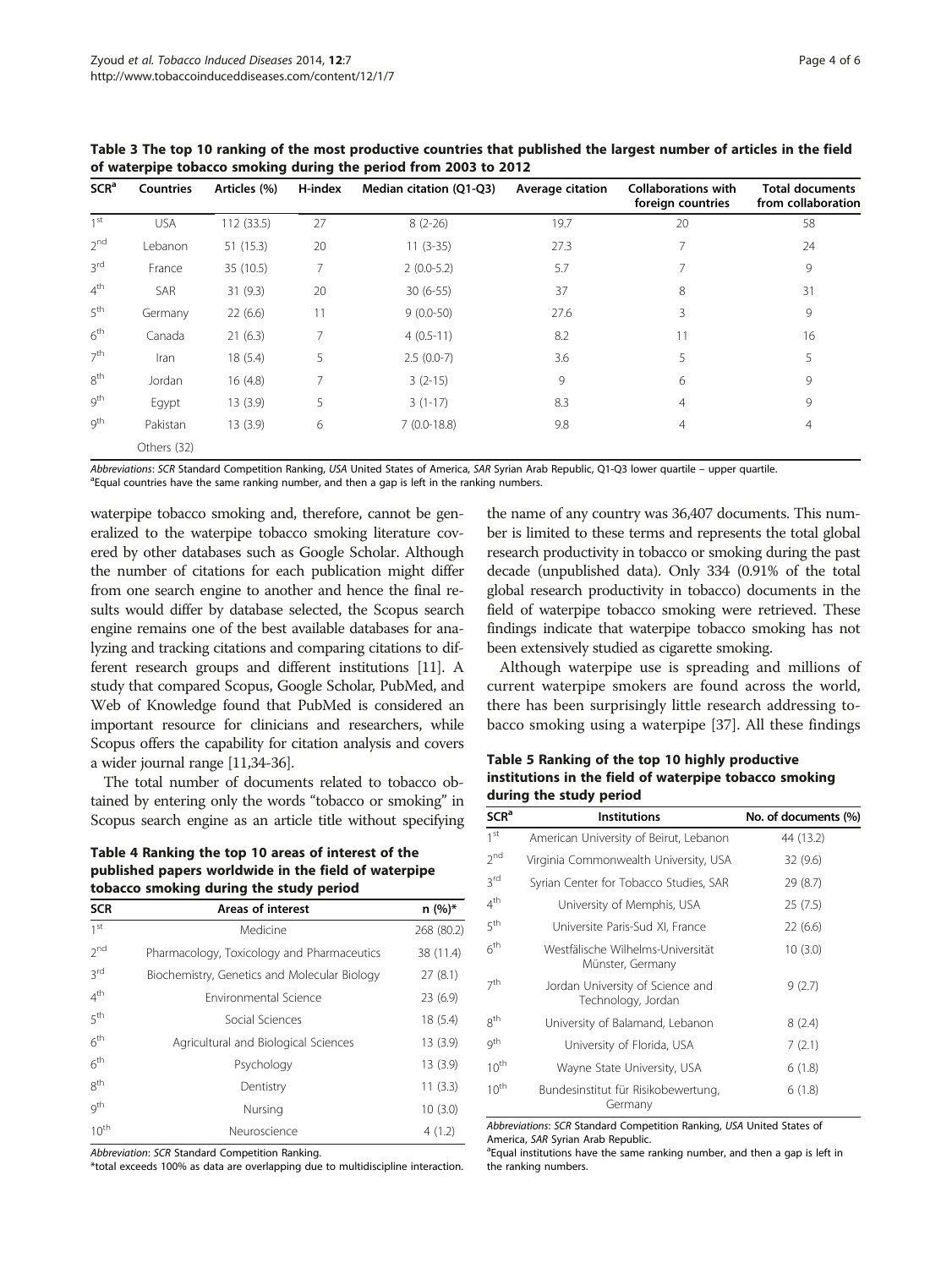<span id="page-4-0"></span>support the need to conduct more research on waterpipes, the issues related to their use, and to distribute the information on their health risks to all countries.

In the present study, bibliometric indicators were used to describe worldwide research output in the waterpipe tobacco smoking field during the last decade. Based on the authors' knowledge, this is the first article to analyze the quantity of waterpipe smoking-based research from around the world. Research indicators showed that research activity in this field was neglected and was only restricted to 42 countries. This paper also adds to the emerging bibliometric literature within tobacco research. The total publications found in Scopus between 2003 and 2012 showed a yearly increase. Waterpipe tobacco smoking research productivity has followed the general explosion in scientific productivity observed in the last decade and especially in recent years [[14,16,17\]](#page-5-0). Our study showed that there were some countries, such as the USA, Lebanon and France, where the total waterpipe tobacco smoking research productivity during this 10-year period was clearly higher than in the other countries. Therefore, it would have been more interesting to know how the growth of tobacco research in these countries differed in quality rather than in quantity, as shown by the h-index. It was observed that countries such as the USA, Lebanon, and SAR demonstrate high h-index values. The number of articles with international collaborations from these countries was high.

We reported that contributions from the outside of the USA appeared to increase steadily during the period of study. Specifically, the current data indicate that Lebanon, SAR, Jordan, Egypt and Iran have been the major research contributors from the Middle East. The top ten countries in the field of waterpipe tobacco smoking publication productivity are different from familiar nations for other scientific productivity ranking [\[38\]](#page-5-0).

To the best of our knowledge, this study is the first of its kind to obtain initial data regarding worldwide publication productivity in the waterpipe tobacco smoking field from the Scopus database, a database that is used to evaluate the performance of institutes and their members. This study is not without limitations, most of which are the same as those of studies performed in other biomedical fields [\[30,39](#page-5-0)]. First of all, we used Scopus criteria for including waterpipe-related keywords in our study. Articles published in non-Scopus-cited journals were not included, although they would likely contribute to scientific productivity. Another limitation is that some articles did not point out waterpipe and related terms in article titles; however, these terms were mentioned throughout the text. Therefore, it is possible that the number of publications analyzed in this study did not exactly represent all waterpipe smoking-based research activity. Finally, it should be noted that research output for certain institutions could have been underestimated because of writing their English names differently in different articles. Therefore, such institutions might have 2 or more author profiles in Scopus because their names were written differently in different articles.

#### Conclusion

The present data reveal a promising rise and a good start for research activity in the field of waterpipe tobacco smoking. More effort is needed to bridge the gap in waterpipe smoking-based research and to promote better evaluation of waterpipe smoking, risks, health effects, or control services around the world.

#### Abbreviations

SPSS: Statistical Package for Social Sciences; SAR: Syrian Arab Republic; ISI: Institute for Scientific Information; EMR: Eastern Mediterranean Region; SCR: Standard Competition Ranking; USA: United States of America; JCR: Journal Citation Report; IFs: Impact factors; IRB: Institutional Review Board; Q1-Q3: lower quartile – upper quartile; WHO FCTC: World Health Organization Framework Convention on Tobacco Control.

#### Competing interests

The authors declare that they have no competing interests.

#### Authors' contributions

All authors were involved in drafting the article, and all authors approved the final version to be submitted for publication. SZ conceived of the study conception and design, organized and supervised the data collection, and provided analysis, interpretation, and writing. SA and WS participated in the study design, and provided critical revision of manuscript for important intellectual content.

#### Author details

<sup>1</sup> Poison Control and Drug Information Center (PCDIC), College of Medicine and Health Sciences, An-Najah National University, Nablus, Palestine. <sup>2</sup>Department of Pharmacology and Toxicology, College of Medicine and Health Sciences, An-Najah National University, Nablus, Palestine. <sup>3</sup>WHC Collaborating Centre for Drug Information, National Poison Centre, Universiti Sains Malaysia (USM), Penang, Malaysia. <sup>4</sup>Department of Clinical and Community Pharmacy, College of Medicine and Health Sciences, An-Najah National University, Nablus, Palestine.

#### Received: 22 November 2013 Accepted: 8 April 2014 Published: 13 April 2014

#### References

- 1. World Health Organization: WHO report on the global tobacco epidemic, 2011: warning about the dangers of tobacco; 2011. [cited 2013 17, October]; Available from: [http://www.who.int/tobacco/global\\_report/2011/en/](http://www.who.int/tobacco/global_report/2011/en/).
- 2. Maziak W: The global epidemic of waterpipe smoking. Addict Behav 2011, 36:1–5.
- 3. Maziak W, Ward KD, Afifi Soweid RA, Eissenberg T: Tobacco smoking using a waterpipe: a re-emerging strain in a global epidemic. Tob Control 2004, 13:327–333.
- 4. Maziak W: The waterpipe: an emerging global risk for cancer. Cancer Epidemiol 2013, 37:1–4.
- 5. Maziak W: The Waterpipe: A New Global Threat to CV Health. Global Heart 2012, 7:179–181.
- 6. Cobb C, Ward KD, Maziak W, Shihadeh AL, Eissenberg T: Waterpipe tobacco smoking: an emerging health crisis in the United States. Am J Health Behav 2010, 34:275–285.
- 7. Hammal F, Mock J, Ward KD, Eissenberg T, Maziak W: A pleasure among friends: how narghile (waterpipe) smoking differs from cigarette smoking in Syria. Tob Control 2008, 17:e3.
- 8. Harrabi I, Maaloul JM, Gaha R, Kebaili R, Maziak W, Ghannem H: Comparison of cigarette and waterpipe smoking among pupils in the urban area of Sousse, Tunisia. Tunis Med 2010, 88:470–473.
- 9. Maziak W: The waterpipe: time for action. Addiction 2008, 103:1763-1767.